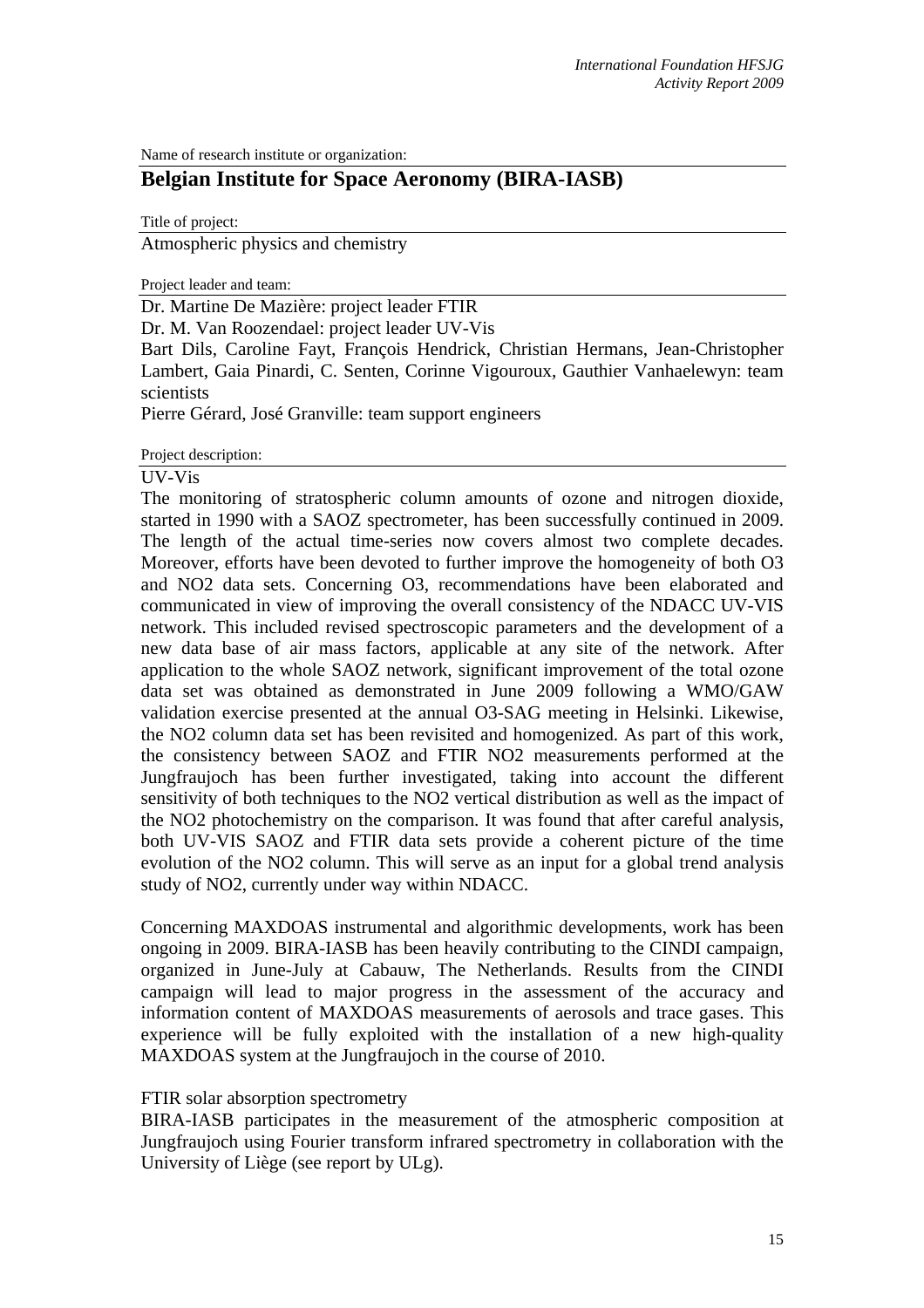The concentration of CO at Jungfraujoch is measured on a continuous basis at the surface by in-situ observations, with a non-dispersive infrared detection method. It is also observed regularly by FTIR remote-sensing methods in the boundary layer. In 2009, we have continued the work on comparisons between both data sets and associated long-term trends, and their interpretation, in collaboration with colleagues from the University of Liège and EMPA in Switzerland. While the in situ NDIR measurements detect local CO concentrations at the site, the FTIR technique provides integrated measurements along the line-of-sight. Nevertheless, the pressure broadening of the spectral absorption lines recorded at high resolution enables retrieving information on the vertical distribution of CO, mainly in the troposphere, including its concentration near the surface. To provide enough information content we derive from the FTIR profile data the averaged volume mixing ratio (vmr) between 3.58 and 7 km, and then we compare this average vmr with coincident in-situ surface concentration data from the NDIR observations. Both datasets show a significant negative trend over the investigated time period (1997-2007). However, the NDIR dataset's negative trend is much stronger. In 2009, we looked further into possible causes for the different trends using backtrajectory modeling performed by EMPA colleagues. We will publish the final results of this study in 2010.

In 2009, we also made an update of the  $O_3$  trends (total column trends and partial column trends in 4 atmospheric layers over Europe based on FTIR data) that were published by Vigouroux et al. in 2008 for the period 1994-2004, now for the period 1994-2008. We found that the impact of the way in which the instrument line shape function is dealt with in the retrievals can have a significant impact on the trend values. At Jungfraujoch, we found no significant trends, except for a slightly positive trend  $(0.12 \pm 0.10 \frac{\omega}{\text{year}})$  in the upper stratosphere (27-42 km altitude layer). The results from this update will be included in the 2010 WMO Scientific Assessment of Ozone Depletion.

In the frame of the EU HYMN project, we made a coordinated validation study of SCIAMACHY CH4 total column data products, using ground-based FTIR data from all European NDACC FTIR stations and a few non-European NDACC stations. We also used the ground-based FTIR data of CH4 vertical profiles to evaluate a number of models (TM4, the Oslo CTM and the INCA model). These results will be published in 2010.

Similarly, we started working on the coordinated validation of the IASI instrument on METOP-1, for the species CO,  $HNO<sub>3</sub>$  and  $CH<sub>4</sub>$ , using ground-based FTIR data. These results have already been presented at international symposia and will be published in 2010.

In 2009, we worked with the Infrared Working Group (IRWG) of NDACC and with the managers of the Envisat Cal/val database, the AURA Cal/val database and the NDACC Data Handling Facility on the finalization of an appropriate HDF format for archiving the NDACC FTIR data. This format is now implemented at all these datacenters. We started submitting data in this new format in NDACC, as well as in the GEOmon data centre.

We, J. Hannigan and M. De Mazièren, co-chairs of the NDACC IRWG, have launched an effort in the NDACC IRWG to better homogenize the data retrievals at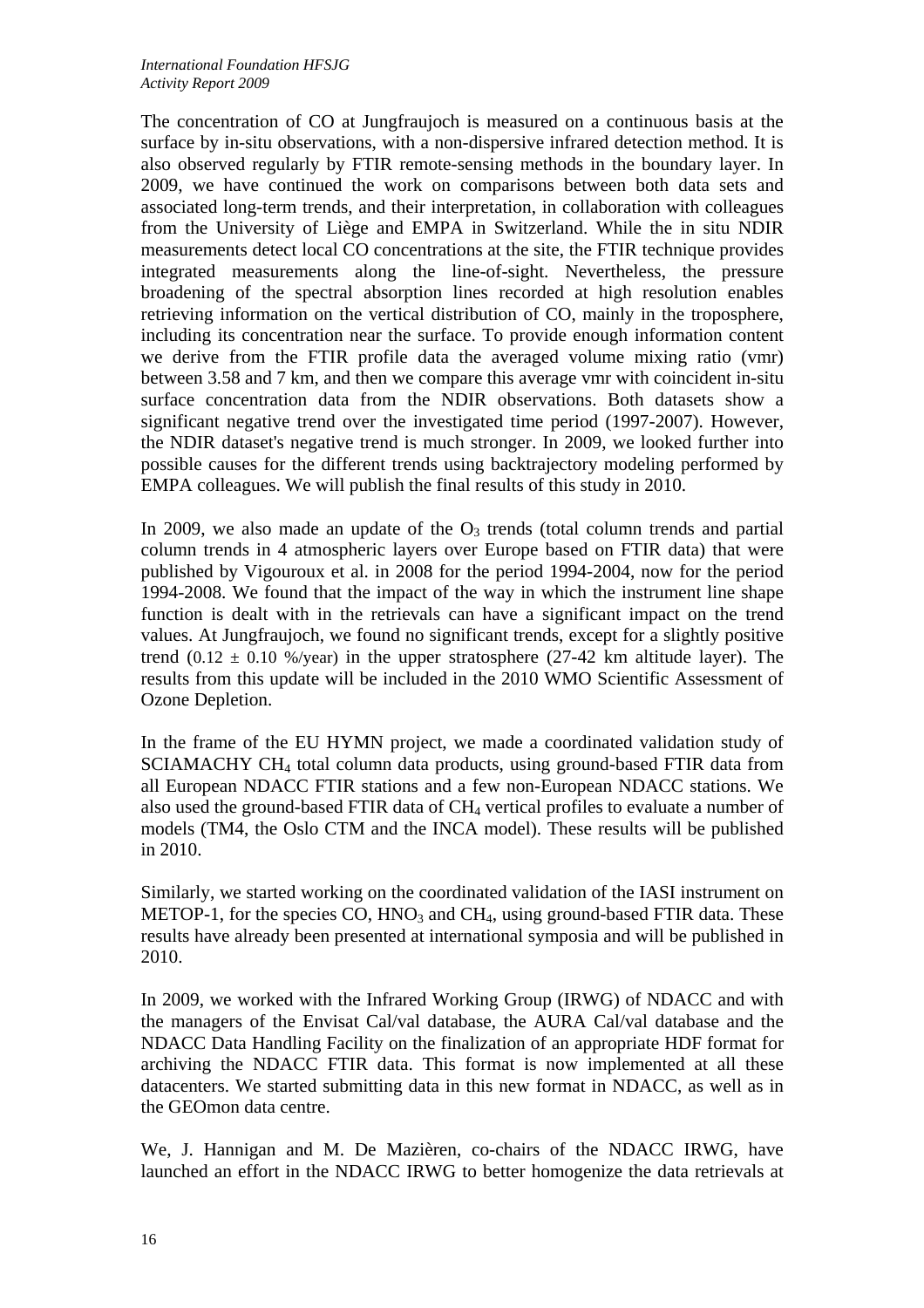all IRWG NDACC stations, for the 10 atmospheric gases that are mandatory. It was demonstrated in the EU project HYMN that such homogenization is very beneficial, among others for satellite validation. A first evaluation of the effort was made during the annual IRWG meeting in June 2009. Various retrievals strategies had to be tested and the findings from several teams had to be compared. This work is still ongoing and will be discussed again at the next IRWG meeting in May 2010.

Key words:

atmospheric composition, long-term monitoring, optical remote sensing, vertical inversion methods, satellite validation

Internet data bases:

The data are archived in the NDACC database (http://www.ndacc.org/), in the NADIR/NILU database (http://www.nilu.no/projects/nadir).

Data processed for ENVISAT validation purposes are also submitted to the ENVISAT CAL/VAL database (http://nadir.nilu.no/calval).

The new HDF format for FTIR vertical profile data has been implemented at the NDACC data base : we started submitting FTIR data in the new HDF format in NDACC

In the EU project GEOmon, data are delivered to a dedicated ftp site at NILU at latest 3 months after data acquisition: these are the so called Rapid Delivery data.

The SAOZ data are also submitted to the Rapid Delivery ftp site at the GEOmon Data Center (http://www.geomon.eu/data.html)

Collaborating partners/networks:

Collaborations with University of Liège and NDACC partners

Collaboration with European FTIR and UV-Vis teams and modelling teams in the frame of the EU projects GEOMon and HYMN;

Collaboration with M. Chipperfield of Univ. Leeds.

Both the UV-Vis and FTIR observations contribute to the international Network for the Detection of Atmospheric Composition Changes (NDACC, or the former NDSC). Collaboration with B. Buchmann, D. Brunner, S. Henne and M. Steinbacher of

EMPA

Collaboration with F. Goutail and A. Pazmino of LATMOS, France

Collaboration with K. Kreher and P. Johnston of NIWA, New-Zeland

Collaboration with the GOME, ENVISAT, ACE and MetOp GOME-2 and IASI satellite communities.

Scientific publications and public outreach 2009:

# **Refereed journal articles and their internet access**

Dupuy, E., K. A. Walker, J. Kar, C. D. Boone, C. T. McElroy, P. F. Bernath, J. R. Drummond, R. Skelton, S. D. McLeod, R. C. Hughes, C. R. Nowlan, D. G. Dufour, J. Zou, F. Nichitiu, K. Strong, P. Baron, R. M. Bevilacqua, T. Blumenstock, G. E. Bodeker, T. Borsdorff, A. E. Bourassa, H. Bovensmann, I. S. Boyd, A. Bracher, C. Brogniez, J. P. Burrows, V. Catoire, S. Ceccherini, S. Chabrillat, T. Christensen, M. T. Coffey, U. Cortesi, J. Davies, C. De Clercq,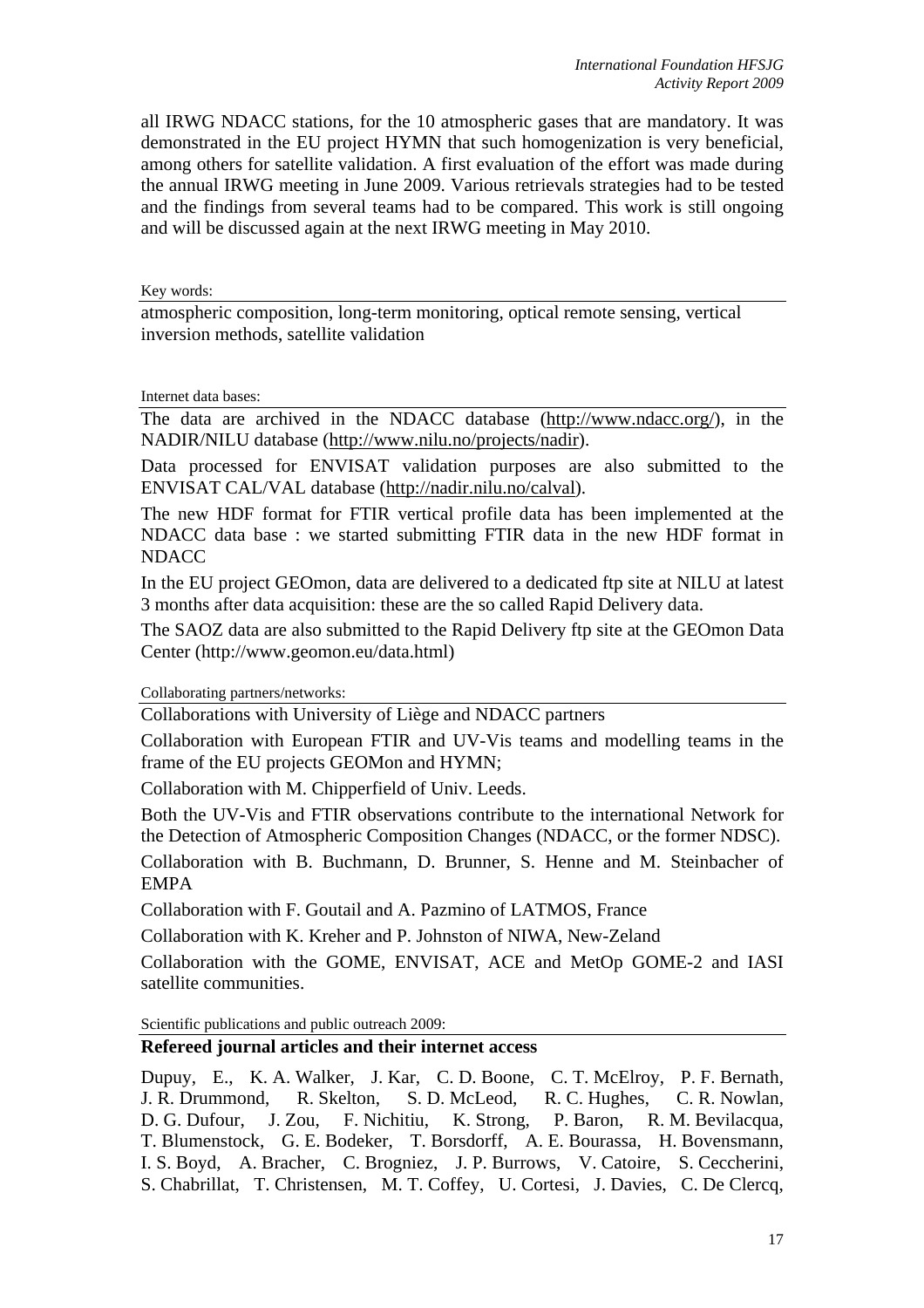D. A. Degenstein, M. De Mazière, P. Demoulin, J. Dodion, B. Firanski, H. Fischer, G. Forbes, L. Froidevaux, D. Fussen, P. Gerard, S. Godin-Beekman, F. Goutail, J. Granville, D. Griffith, C. S. Haley, J. W. Hannigan, M. Höpfner, J. J. Jin, A. Jones, N. B. Jones, K. Jucks, A. Kagawa, Y. Kasai, T. E. Kerzenmacher, A. Kleinböhl, A. R. Klekociuk, I. Kramer, H. Küllmann, J. Kuttippurath, E. Kyrölä, J.-C. Lambert, N. J. Livesey, E. J. Llewellyn, N. D. Lloyd, E. Mahieu, G. L. Manney, B. T. Marshall, J. C. McConnell, M. P. McCormick, I. S. McDermid, M. McHugh, C. A. McLinden, J. Mellqvist, K. Mizutani, Y. Murayama, D. P. Murtagh, H. Oelhaf, A. Parrish, S. V. Petelina, C. Piccolo, J.-P. Pommereau, C. E. Randall, C. Robert, C. Roth, M. Schneider, C. Senten, T. Steck, A. Strandberg, K. B. Strawbridge, R. Sussmann, D. P. J. Swart, D. W. Tarasick, J. R. Taylor, C. Tétard, L. W. Thomason, A. M. Thompson, M. B. Tully, J. Urban, F. Vanhellemont, T. von Clarmann, P. von der Gathen, C. von Savigny, J. W. Waters, J. C. Witte, M. Wolff, and J. M. Zawodny, Validation of ozone measurements from the Atmospheric Chemistry Experiment (ACE), Atmos. Chem. Phys.., Special Issue 'Validation results for the Atmospheric Chemistry Experiment (ACE)', **9**, 287- 343, 2009.

(http://www.atmos-chem-phys.net/9/287/2009/acp-9-287-2009.html)

Hendrick, F., A. Rozanov, P. V. Johnston, H. Bovensmann, M. De Mazière, C. Fayt, C. Hermans, K. Kreher, W. Lotz, N. Theys, A. Thomas, J. P. Burrows, and M. Van Roozendael, Multi-year comparison of stratospheric BrO vertical profiles retrieved from SCIAMACHY limb and ground-based UV-visible measurements, Atmos. Meas. Tech., **2**, 273–285, 2009 (http://www.atmos-meas-tech.net/2/273/2009/amt-2-273- 2009.pdf).

Loyola, D. G., R. M. Coldewey-Egbers, M. Dameris, H. Garny, A. Stenke, M. Van Roozendael, C. Lerot, D. Balis, and M. Koukouli, Global long-term monitoring of the ozone layer - a prerequisite for predictions, International Journal of Remote Sensing, **30**:15, 4295–4318, doi: 10.1080/01431160902825016, 2009 (http://dx.doi.org/10.1080/01431160902825016).

Lerot, C., M. Van Roozendael, J.-C. Lambert, J. Granville, J. Van Gent, D. Loyola, and R. Spurr, The GODFIT algorithm: a direct fitting approach to improve the accuracy of total ozone measurements from GOME, International Journal of Remote Sensing, **31**:2, 543–550, doi: 10.1080/01431160902893576, 2010 (http://dx.doi.org/10.1080/01431160902893576).

Mijling, B., R. J. van der A, K. F. Boersma, M. Van Roozendael, I. De Smedt, and H. M. Kelder, Reductions of NO2 detected from space during the 2008 Beijing Olympic Games, Geophys. Res. Lett., **36**, L13801, doi:10.1029/2009GL038943, 2009.

Hains, J., F. Boersma, M. Kroon, R. Dirksen, H. Volten, D. Swart, A. Richter, F. Wittrock, A. Schoenhardt, T. Wagner, O. Ibrahim, M. Van Roozendael, G. Pinardi, J. Gleason, P. Veefkind, and P. Levelt, Testing and Improving OMI DOMINO Tropospheric NO2 Using Observations from the DANDELIONS and INTEX-B Validation Campaigns, accepted for publication in J. Geophys. Res. (2009)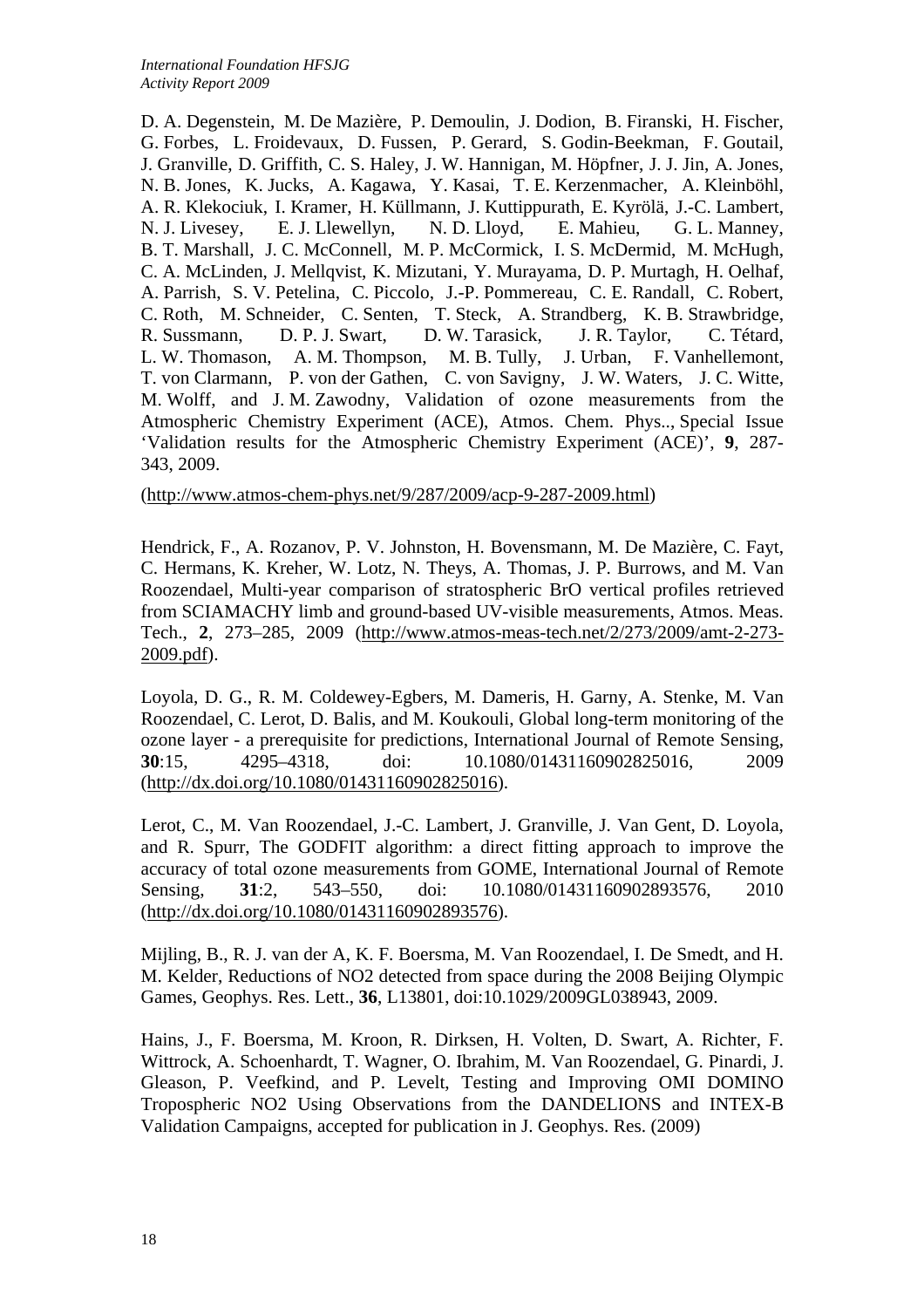Laj, P., J. Klausen, M. Bilde, C. Pla-Duelmer, G. Pappalardo, C. Clerbaux, U. Baltensperger, J. Hjorth, D. Simpson, S. Reimann, P.-F. Coheur, A. Richter, M. De Mazière, Y. Rudich, G. McFiggans, K. Torseth, A. Wiedensohler, S. Morin, M. Schulz, J. Allan, J.- L. Attié, I. Barnes, W. Birmilli, P. Cammas, J. Dommen, H.-P. Dorn, J.- S. Fuzzi, M. Glasius, M. Hermann, S. Kinne, I. Koren, F. Madonna, M. Maione, A. Massling, O. Moehler, L. Mona, D. Müller, T. Müller, J. Orphal, V.-H. Peuch, F. Stratmann, D. Tanré, G. Tyndall, A. A. Riziq, M. Van Roozendael, P. Villani, B. Weiner, H. Wex, A. Zardini, Measuring Atmospheric Composition Change, Atmos. Environ., doi:10.1016/j.atmosenv.2009.08.020, 2009.

Payan, S., Camy-Peyret, C., Oelhaf, H., Wetzel, G., Maucher, G., Kleim, C., Pirre, M., Huret, N., Engel, A., Volk, M. C., Kuellmann,H., Kuttippurath, J., Cortesi, U., Bianchini, G., Mencaraglia, F., Raspollini, P., Redaelli, G., Vigouroux, C., De Mazière, Mikuteit, S., Blumenstock, T., Velazco, V., Notholt, J., Mahieu, M., Duchatelet, P., Smale, D., Wood, S., Jones, N., M., Piccolo, C., Payne, V., Bracher, A., Glatthor, N., Stiller, G., Grunow, K., Jeseck, P., Ye, T., Pfeilsticker, K., and Butz, A., Validation and data characteristics of methane and nitrous oxide profiles observed by MIPAS and processed with Version 4.61 algorithm, Atmos. Chem. Phys., **9**, 413- 422, 2009.

(http://www.atmos-chem-phys.net/9/413/2009/acp-9-413-2009.html)

Vigouroux, C., F. Hendrick, T. Stavrakou, B. Dils, I. De Smedt, C. Hermans, A. Merlaud, F. Scolas, C. Senten, G. Vanhaelewyn, S. Fally, M. Carleer, J.-M. Metzger, J.-F. Muller, M. Van Roozendael, and M. De Mazière, Ground-based FTIR and MAX-DOAS observations of formaldehyde at Réunion Island and comparisons with satellite and model data, Atmos. Chem. Phys., **9**, 9523-9544, 2009 (http://www.atmos-chem-phys.net/9/9523/2009/acp-9-9523-2009.pdf).

Clémer, K., M. Van Roozendael, C. Fayt, F. Hendrick, C. Hermans, G. Pinardi, R. Spurr, P. Wang, and M. De Marière, Multiple wavelength retrieval of tropospheric aerosol optical properties from MAXDOAS measurements in Beijing, Atmos. Meas. Tech. Discuss., **3**, 111-145, 2010.

### **Conference papers**

Meijer, Y.J., T. Fehr, R.M. Koopman, A. Pellegrini, G. Busswell, I. Williams, M. De Mazière, S. Niemeijer, R. van Deelen, GECA: ESA's Next Generation Validation Data Centre, Proceedings of the 8th International Symposium on Tropospheric Profiling: Integration of Needs, Technologies and Applications (Delft, 18-23 Oct., the Netherlands, 2009).

Meijer, Y.J., T. Fehr, R.M. Koopman, A. Pellegrini, G. Busswell, I. Williams, M. De Mazière, S. Niemeijer, R. van Deelen, GECA: ESA's Next Generation Validation Data Centre, in Proceedings of the ESA Atmospheric Science Conference (Barcelona, Sept. 7-11, 2009), 2009.

Busswell, G., Ivan Williams, Rob Koopman, Yasjka Meijer, Alberto Pellegrini, Martine De Mazière, Evolution of Validation Data Centres for Earth Observation Data Processing: Generic Environment for Cal/Val Analysis (GECA), in Proceedings